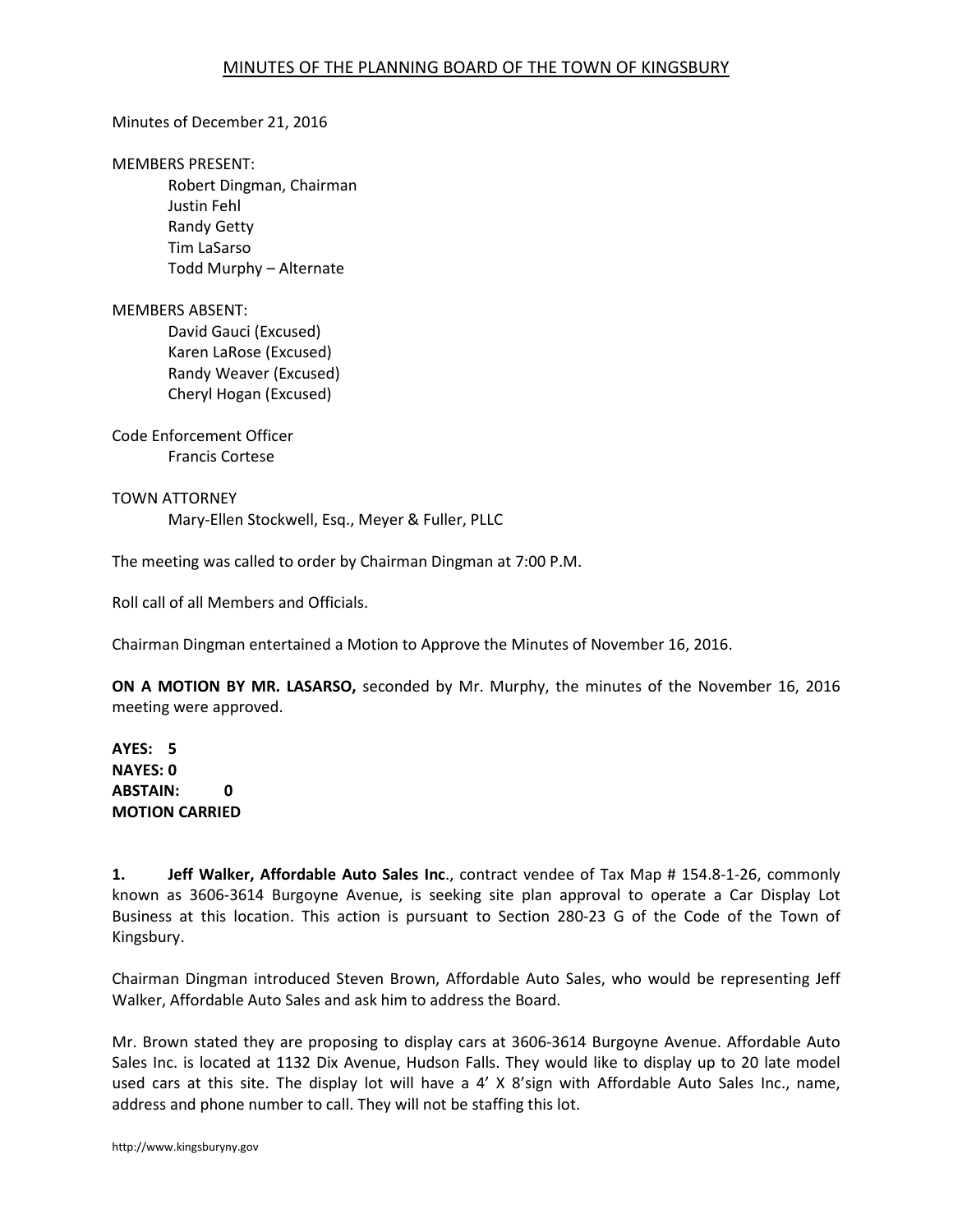## MINUTES OF THE PLANNING BOARD OF THE TOWN OF KINGSBURY

Planning Board Meeting December 21, 2016 Page 2 of 5

Mr. Brown stated they have submitted new drawings as requested by the Board at the November 16, 2016 meeting.

Chairman Dingman stated the street view that was submitted was fine but what he was looking for was the overview. Chairman Dingman stated he printed one out and made copies for the Board. The street view you are looking at the property only. The overview (from Google Earth) shows clearly the markings of the whole property.

Chairman Dingman stated he is assuming that from the drawing the cars facing Burgoyne Avenue and the trucks facing County Route 41 are from the request of Nelson "Butch" Chase, Kingsbury Fire Chief. The Chairman stated that Mr. Chase had requested the higher vehicles not be parked on the corner of this property for sight visibility at this intersection. The applicant stated that this was agreed upon and how the drawing should be interpreted, that only the larger and taller vehicles would be parked in the back.

Chairman Dingman stated the Washington County Planning Board approved this with the matter being one of local concern.

Discussion ensued among the Board with questions addressed by the Applicants Representative.

The Chairman requested that the Planning Board Attorney read aloud Part II and III of the Short Form SEQRA. Attorney Stockwell read aloud the Short Form SEQRA form. The Board answered "No to small Impact May Occur" on all questions 1 through 11.

**ON A MOTION BY MR.FEHL**, and seconded by Mr. Getty the Kingsbury Planning Board declares lead agency status and having reviewed the short form SEQRA submission and having taken a hard look at the potential environmental impacts finds that there are no potential negative environmental impacts anticipated from this project and the Board issued a negative declaration on the project.

**ON A MOTIION BY MR. GETTY,** seconded by Mr. Fehl the Public Hearing was closed.

After further discussion among the Board the following resolution was put forward.

## **Resolution No. 1 of December 21, 2016**

**SITE PLAN REVIEW** - Jeff Walker, Affordable Auto Sales Inc., contract vendee of Tax Map # 154.8-1-26, commonly known as 3606-3614 Burgoyne Avenue, is seeking site plan approval to operate a Car Display Lot Business at this location. This action is pursuant to Section 280-23 G of the Code of the Town of Kingsbury.

A regular meeting of the Kingsbury Town Planning Board was held on December 21, 2016 at 7:00 PM at the Kingsbury Town Hall, 6 Michigan Street, Hudson Falls, NY 12839. The following resolution was passed as pertains to the above referenced matter.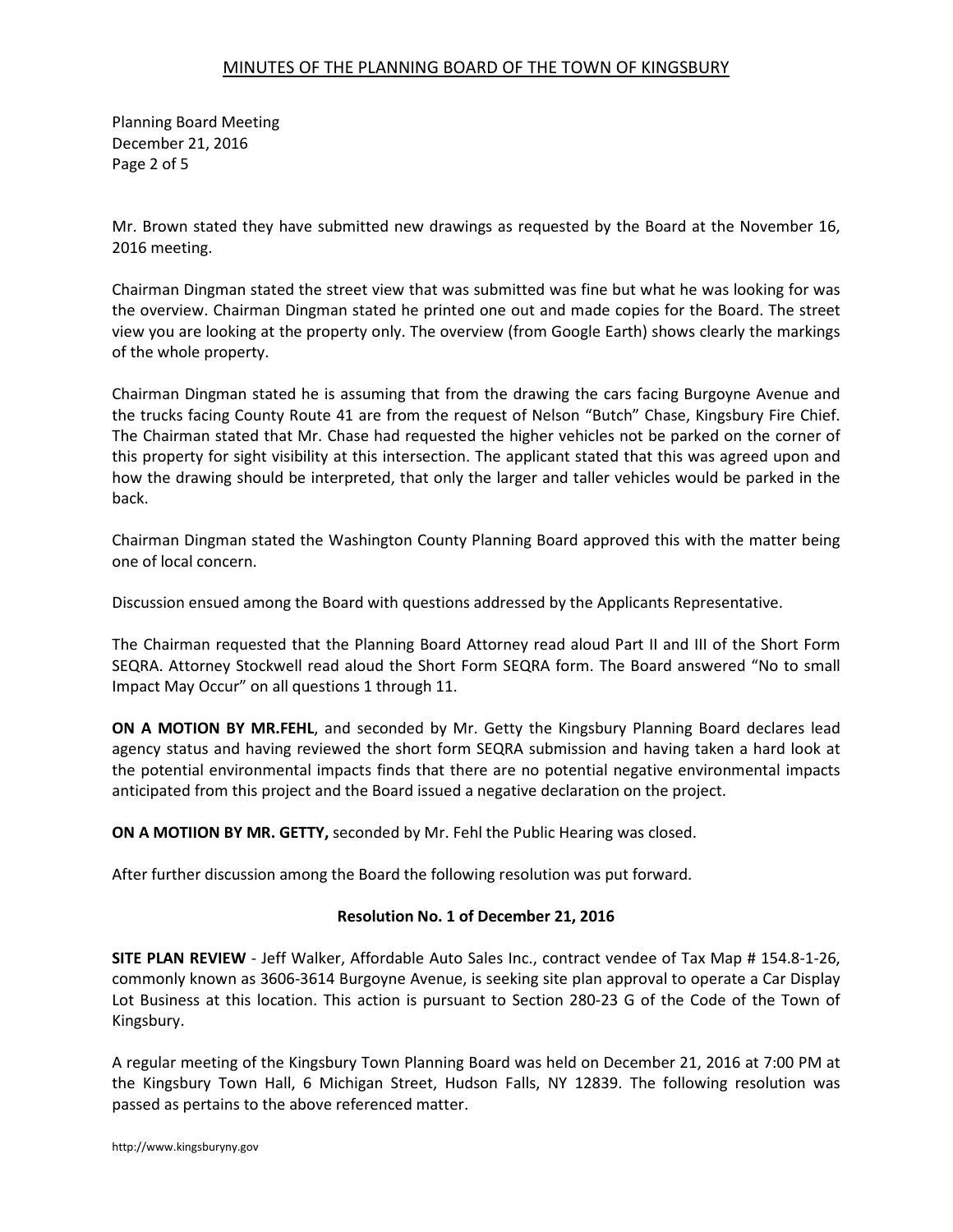# MINUTES OF THE PLANNING BOARD OF THE TOWN OF KINGSBURY

Planning Board Meeting December 21, 2016 Page 3 of 5

**ON A MOTION BY JUSTIN FEHL**, seconded by Randy Getty based on all of the evidence and materials submitted by the Applicant, including but not limited to the fire safety analysis, updated plans, and the representations made at the meeting, and the Washington County Planning Board deeming the matter one of local concern, the Application is hereby approved subject to the following conditions:

- 1. The lot shall be used purely for advertising and display purposes only;
- 2. There shall be no office, no staffing and no lighting on the display lot;
- 3. The Applicant shall maintain traffic sight distance on the corner of County Route 41 and Burgoyne Avenue;
- 4. Any vehicles parked on the corner shall be of standard sedan height for sight purposes and any and all larger vehicles shall be placed in the back row not causing any sight limitations for traffic;
- 5. Any and all signs to be placed on the property shall be subject to the permitting process through the Town of Kingsbury Town Code and the Town's Code and Building Department; and
- 6. No vehicles shall be allowed to park on Burgoyne Avenue when viewing cars in the display lot and shall pull in to the lot for viewing purposes.

**AYES: 5 NAYES: ABSENT: 4** 

**2. ROBERT SPRINGER, R2M HOLDINGS LLC**, owner of Tax Map # 137.-1-6, commonly known as 100 Dean Road is seeking subdivision modification for a 4 lot subdivision at this location. This action is pursuant to Section 240-3 of the Code of the Town of Kingsbury.

Chairman Dingman introduced Robert Springer, R2M Holdings LLC and asked him to address the Board. The applicant stated that he was coming back to the board for a boundary line adjustment on the previously approved subdivision due to the fact that when they started building on the lots they determined, due to terrain, that the lots needed to be reconfigured slightly.

Chairman Dingman stated there is concern with the survey map as proposed by the applicant which outlines a previously approved four lot subdivision. There is a deed line showing on Lot 3, in which it makes this subdivision appear to be 5 lots rather than the approved 4 Lot subdivision. The applicant agreed that this line was confusing and seemed to reflect something other than what he intended and that he would contact his surveyor to change this line depiction.

Mr. Springer stated he is here tonight to propose a modification to on the property line on lot 4.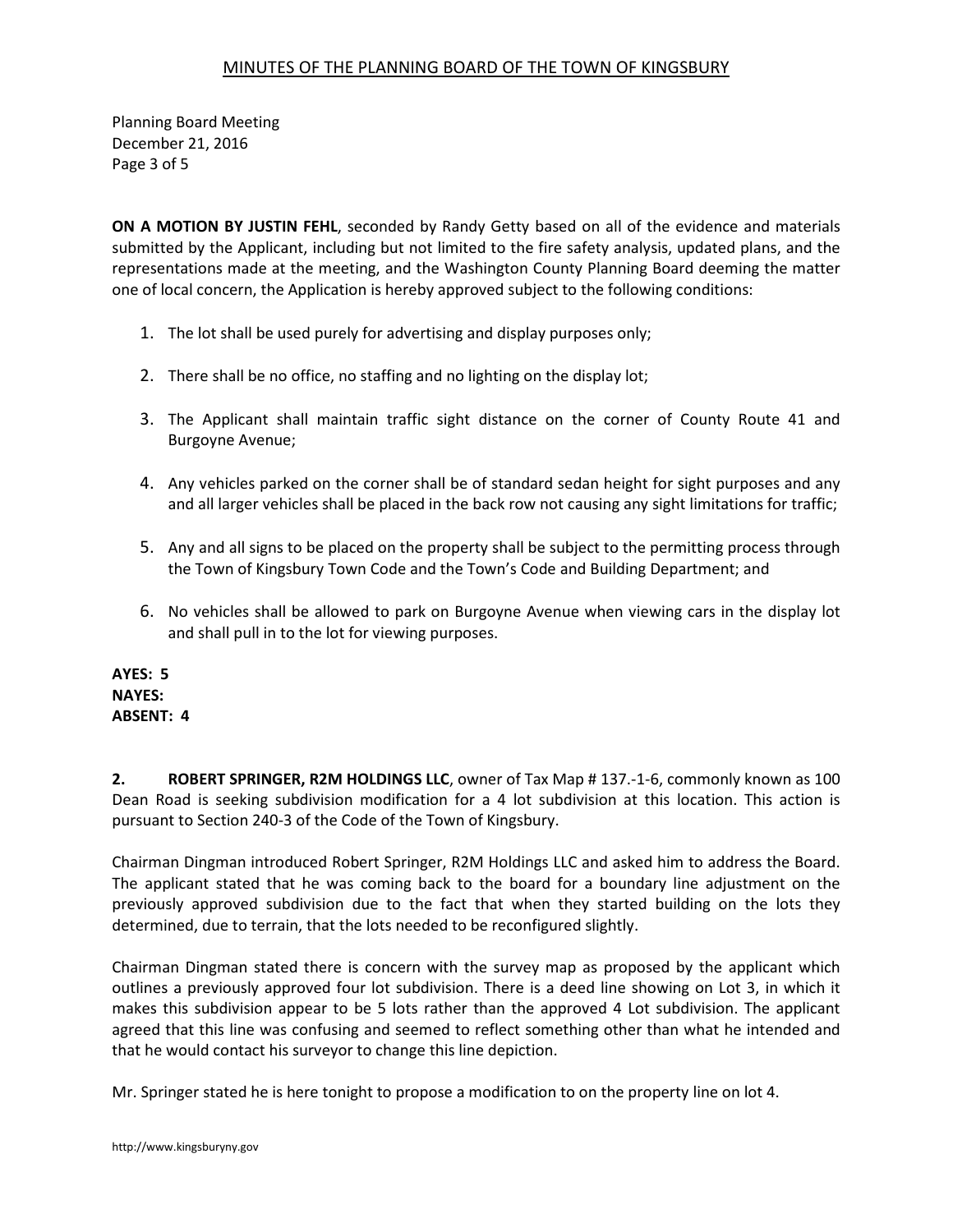Planning Board Meeting November 21, 2016 Page 4 of 5

Attorney Mary-Ellen Stockwell stated she would like to see the line depicting "deed line" which is currently encompassed within the survey showing lot three to either be changed to a different delineation and noted on the key with a note in "map notes" and/or simply removed. Attorney Stockwell stated that if the applicant contacted their surveyor, this would likely be able to be changed on their computer program and reconfigured to meet this request.

The Chairman stated that this clarification would make it easier for future owners as well.

The modification Mr. Springer is proposing Lot 3 will be 7.49 +/- acres and not the original 8.74 +/- acres and Lot 4 will be 9.87 +/- acres and not the original 7.94 +/- acres. Revised Lot 2 will be 4.04 +/- acres and not the original 5.01 +/- acres. Existing Lot 1 will remain at 3.55 +/- acres.

The applicant requested that the board consider waiving the requirement for the public hearing.

The Chairman requested that the Planning Board Attorney read aloud Part II and III of the Short Form SEQRA. Attorney Stockwell read aloud the Short Form SEQRA form. The Board answered "No to small Impact May Occur" on all questions 1 through 11.

**ON A MOTION BY MR.MRPHY**, and seconded by Mr. Getty the Kingsbury Planning Board declares lead agency status and having reviewed the short form SEQRA submission and having taken a hard look at the potential environmental impacts finds that there are no potential negative environmental impacts anticipated from this project and the Board issued a negative declaration on the project.

After further discussion among the Board the following resolution was put forward.

## **Resolution No. 2 of December 21, 2016**

**SITE PLAN REVIEW** - **ROBERT SPRINGER, R2M HOLDINGS LLC**, owner of Tax Map # 137.-1-6, commonly known as 100 Dean Road is seeking subdivision modification for a 4 lot subdivision at this location. This action is pursuant to Section 240-3 of the Code of the Town of Kingsbury.

A regular meeting of the Kingsbury Town Planning Board was held on December 21, 2016 at 7:00 PM at the Kingsbury Town Hall, 6 Michigan Street, Hudson Falls, NY 12839. The following resolution was passed as pertains to the above referenced matter.

**ON A MOTION BY RANDY GETTY**, seconded by Justin Fehl based on all of the evidence and materials submitted by the Applicant, and the representations made at the meeting; the Application is hereby approved subject to the following conditions:

1. The Public Hearing is waived due to the fact that this is a previously approved subdivision which the Board had spent several meetings reviewing and held a public hearing on same and that this request was a simple line adjustment between Lots 3 and 4.